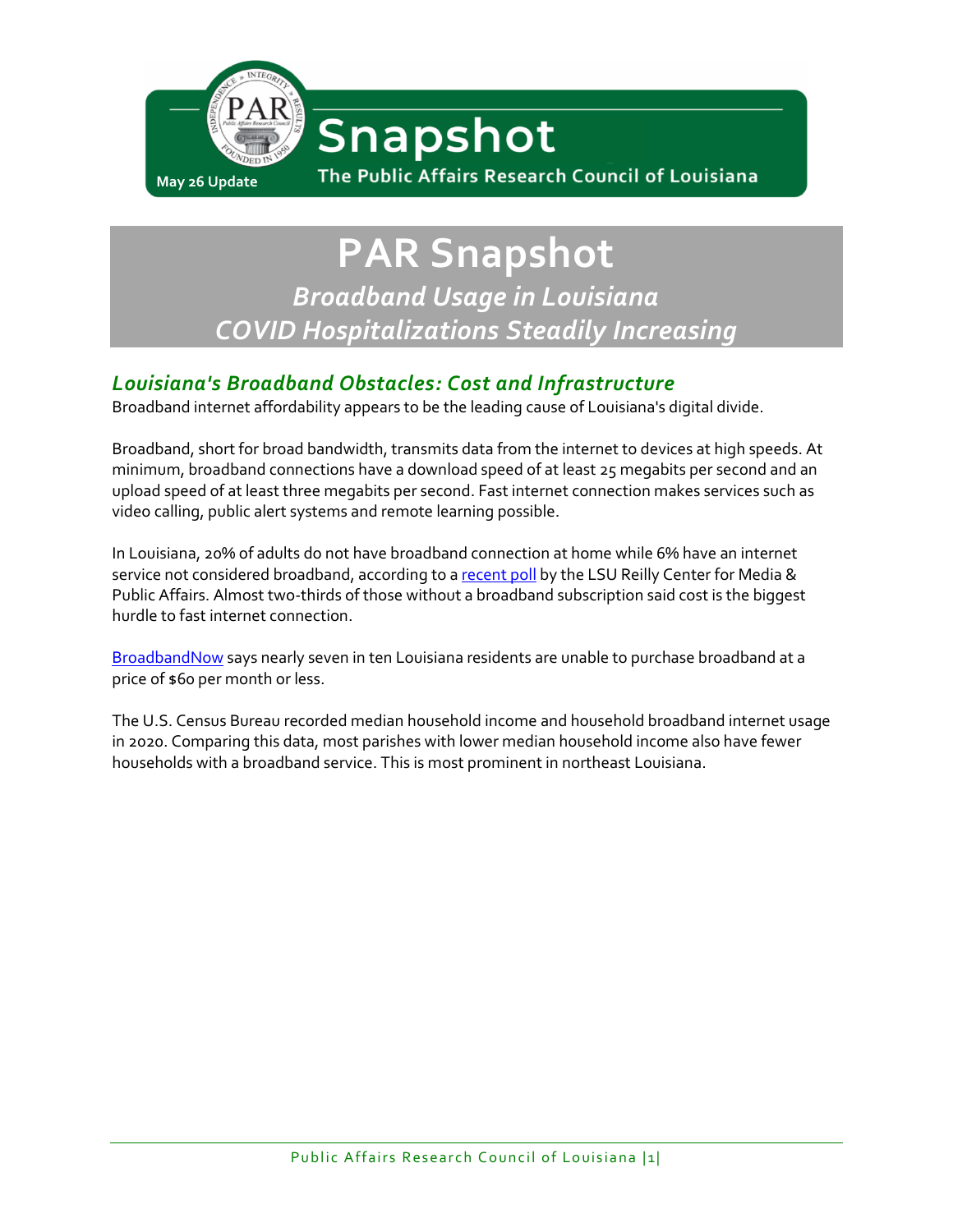#### **Median Household Income in 2020 Dollars Households with a Broadband Internet Subscription**



**Source**: U.S. Census Bureau / 2016-2020 American Community Survey

While cost is a significant issue for most Louisianans, broadband internet infrastructure and access also serve as barriers.

Broadband services are available to 40% or less of the residents in fourteen parishes, according to the Federal Communications Commission. In three of those parishes, broadband access is even worse, available to only 20% or fewer of residents.

### **Broadband Availability in Louisiana, 2019**

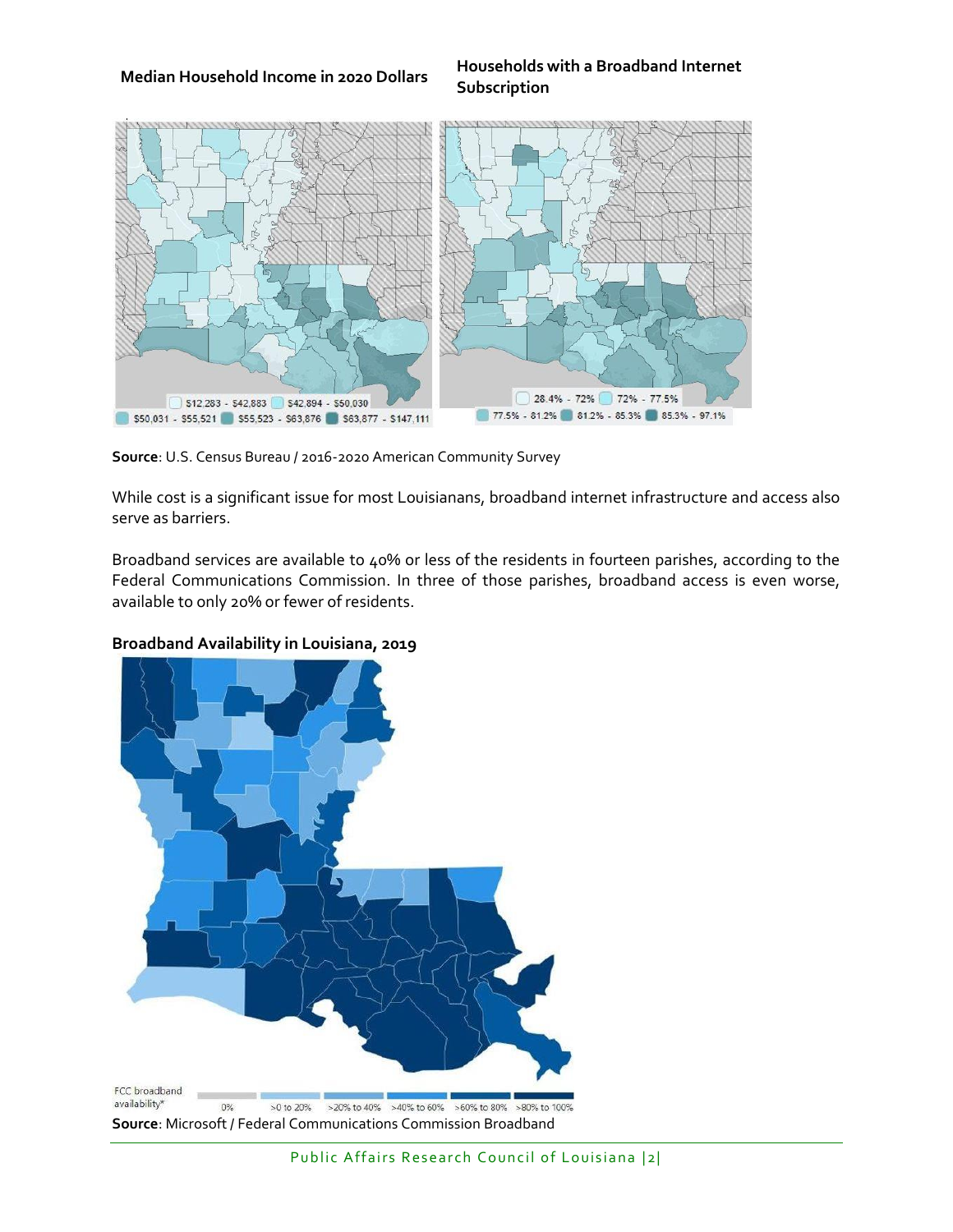Broadband is unavailable to roughly half a million, or 538,000 residents in Louisiana, according to the FCC. Despite this, Microsoft reports about 2.6 million of the state's more than 4.6 million residents do not use high-speed services.

When comparing the above maps, most parishes with low broadband usage also have low median household incomes. However, there are a few exceptions where parish median household incomes are comparably higher, for example, in Grant Parish and Cameron Parish. There, infrastructure is lacking.

## **Initiatives to Bridge the Digital Divide in Louisiana and the U.S.**

Louisiana has an Office of Broadband Development and Connectivity working to alleviate the digital divide. Lawmakers have steered millions in federal pandemic aid to the office to expand access, and millions more will be available through the federal bipartisan infrastructure law passed by Congress. The office's goal is to increase digital literacy, make broadband more accessible to tech deserts and reduce the cost of high-speed internet. More on the state's work can be found at [connect.la.gov.](https://connect.la.gov/)

National initiatives passed by Congress are also pushing to close the gap. The federal [Affordability](https://www.fcc.gov/acp)  [Connectivity Program](https://www.fcc.gov/acp) helps pay up to \$30 a month for internet service to eligible households.

> **COVID-19 Update** *COVID Hospitalizations Steadily Increasing Statewide Case Rate at 16 per 100,000 746 New Confirmed Cases | 4 New Confirmed Deaths*

The Louisiana Department of Health reported 746 confirmed cases out of 10,732 tests on May 26. The three-day positivity rate was 7.3%. There are approximately 1.55 patients in Louisiana hospitals with COVID-19 per 100,000 residents. LDH reported 4 confirmed deaths.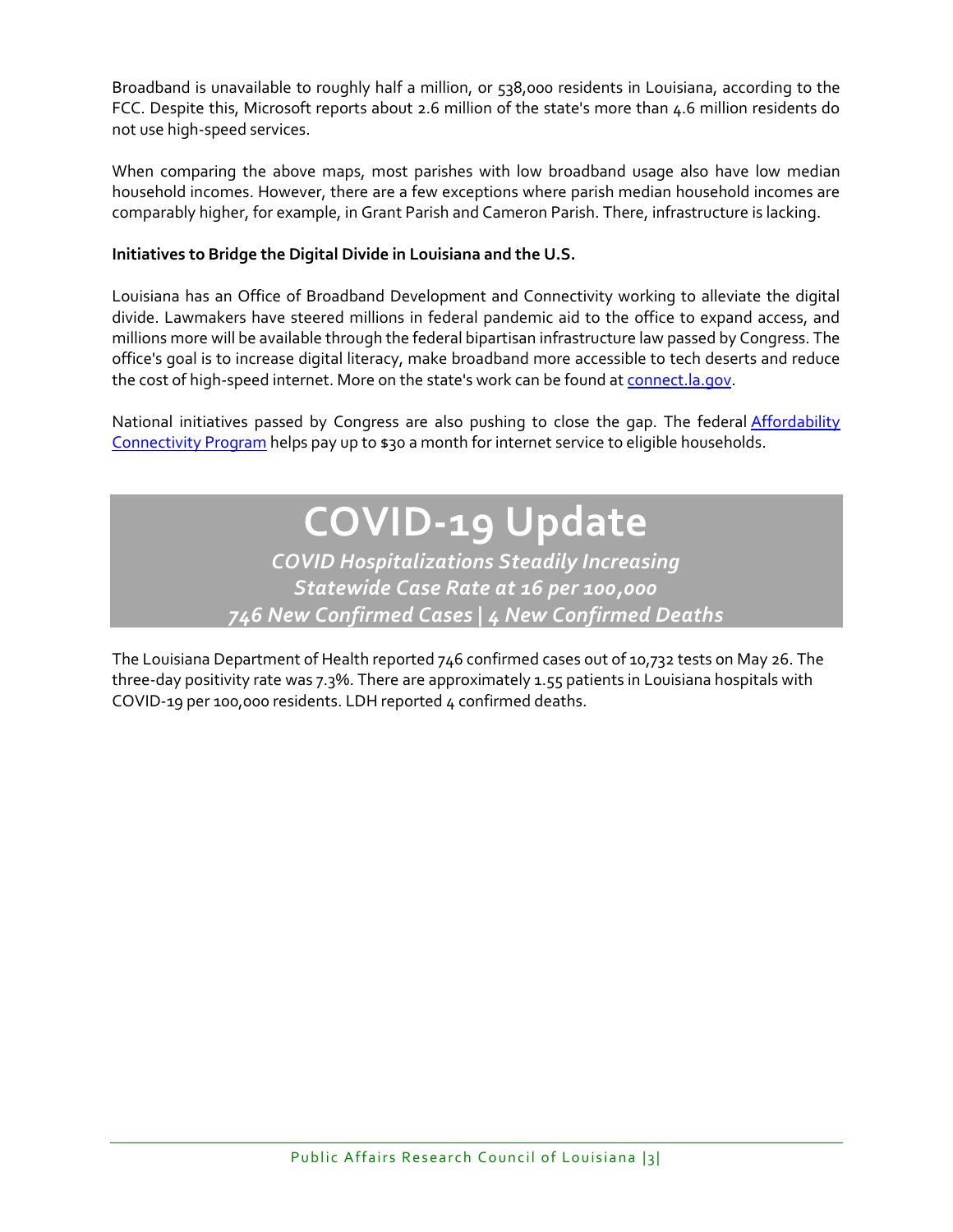

Statewide COVID Trends- INCREASING

Confirmed cases are increasing statewide.

The graphs in this report show the number of new cases per 100,000 residents over a 14-day period, which is a method used by the state. By calculating the cases according to population in this way, the results from region to region are easier to compare to determine the severity of the outbreak.

| <b>Region</b>       |            | 5/24/2022  | 5/25/2022 | 5/26/2022 |
|---------------------|------------|------------|-----------|-----------|
| Orleans             |            |            |           |           |
| Capital             |            |            |           |           |
| Bayou               |            |            |           |           |
| Lafayette           |            |            |           |           |
| <b>Lake Charles</b> |            |            |           |           |
| Central             |            |            |           |           |
| Shreveport          |            |            |           |           |
| <b>Monroe</b>       |            |            |           |           |
| <b>Northshore</b>   |            |            |           |           |
| Statewide           |            |            |           |           |
|                     |            |            |           |           |
|                     | Decreasing | Increasing | Plateau   |           |
|                     |            |            |           |           |

Public Affairs Research Council of Louisiana |4|